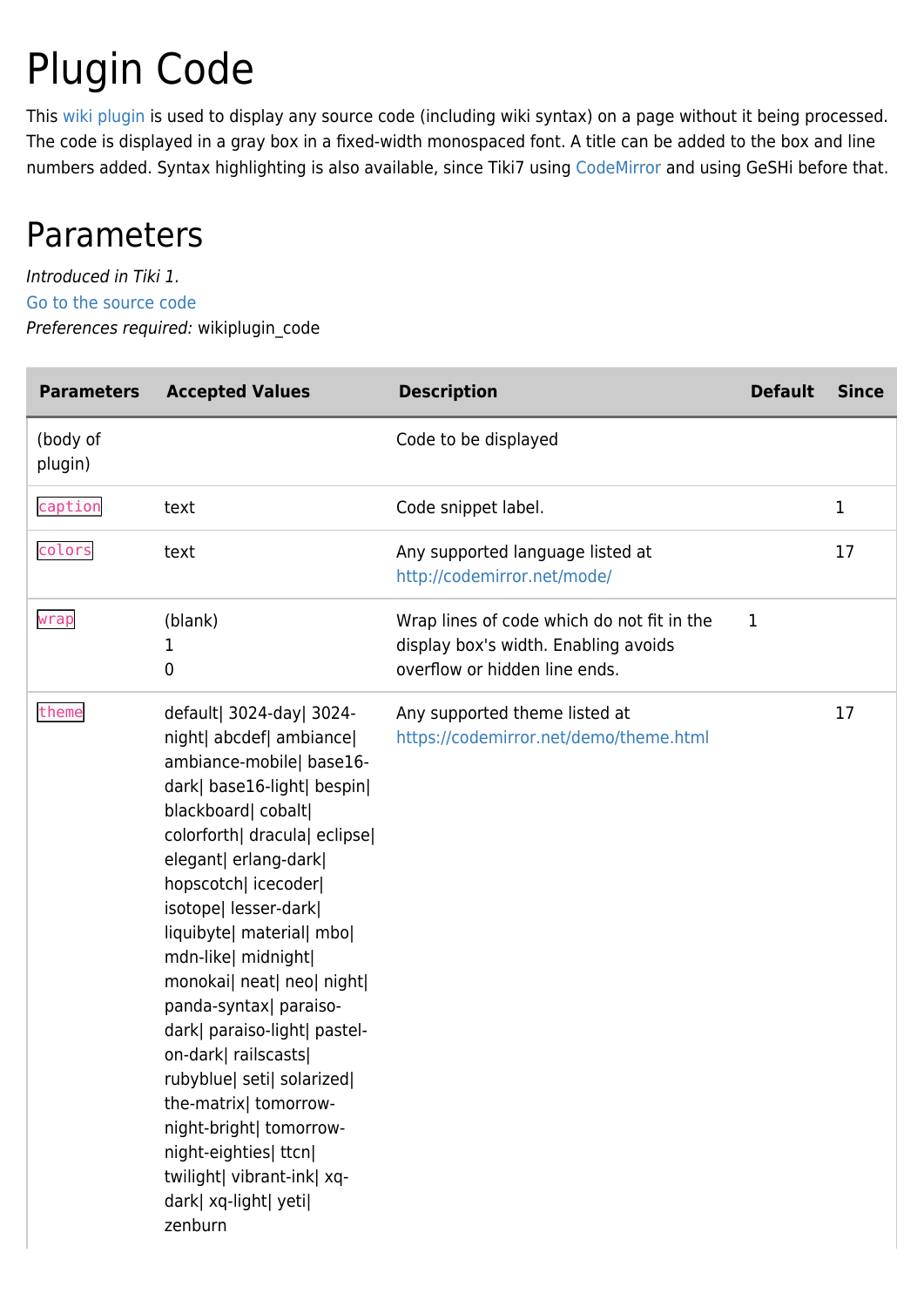| 1 n       | (blank)<br>0 | Show line numbers for each line of code.                                                          |     |
|-----------|--------------|---------------------------------------------------------------------------------------------------|-----|
|           | (blank)<br>0 | Switch the text display from left to right, to<br>right to left (left to right by default)        |     |
| mediawiki | (blank)<br>0 | Encloses the code in an HTML code tag, for 0<br>example: <code>user<br/>input<code></code></code> | 8.3 |

### Syntax highlighting

To activate syntax highlighting and enjoy most of the options (lines number, colors, etc), the Code editor (CodeMirror) feature must be enabled at Control Panels > Editing and Plugins > General Settings (tab) > Features (pane).

See the list of [CodeMirror](http://codemirror.net/mode/) supported languages that can be used for the colors parameter.

## Example PHP with line numbers

This code:

```
{CODE(colors="php")}
<?php
$menu = $menubar->getHomeMenu();
if(\text{smenu-}>\text{link}!=\text{""}) {
     print "\t<td width=\"7%\" valign=\"top\">\n";
     $menu->printMenu();
    print "\t</td>\n";
}
{CODE}
```
#### Would produce:

```
<?php
$menu = $menubar->getHomeMenu();
if(\$menu->link != "") {
     print "\t<td width=\"7%\" valign=\"top\">\n";
     $menu->printMenu();
    print "\t</td>\n";
}
```
# Tiki syntax highlighting

Tiki syntax is supported too. This code: